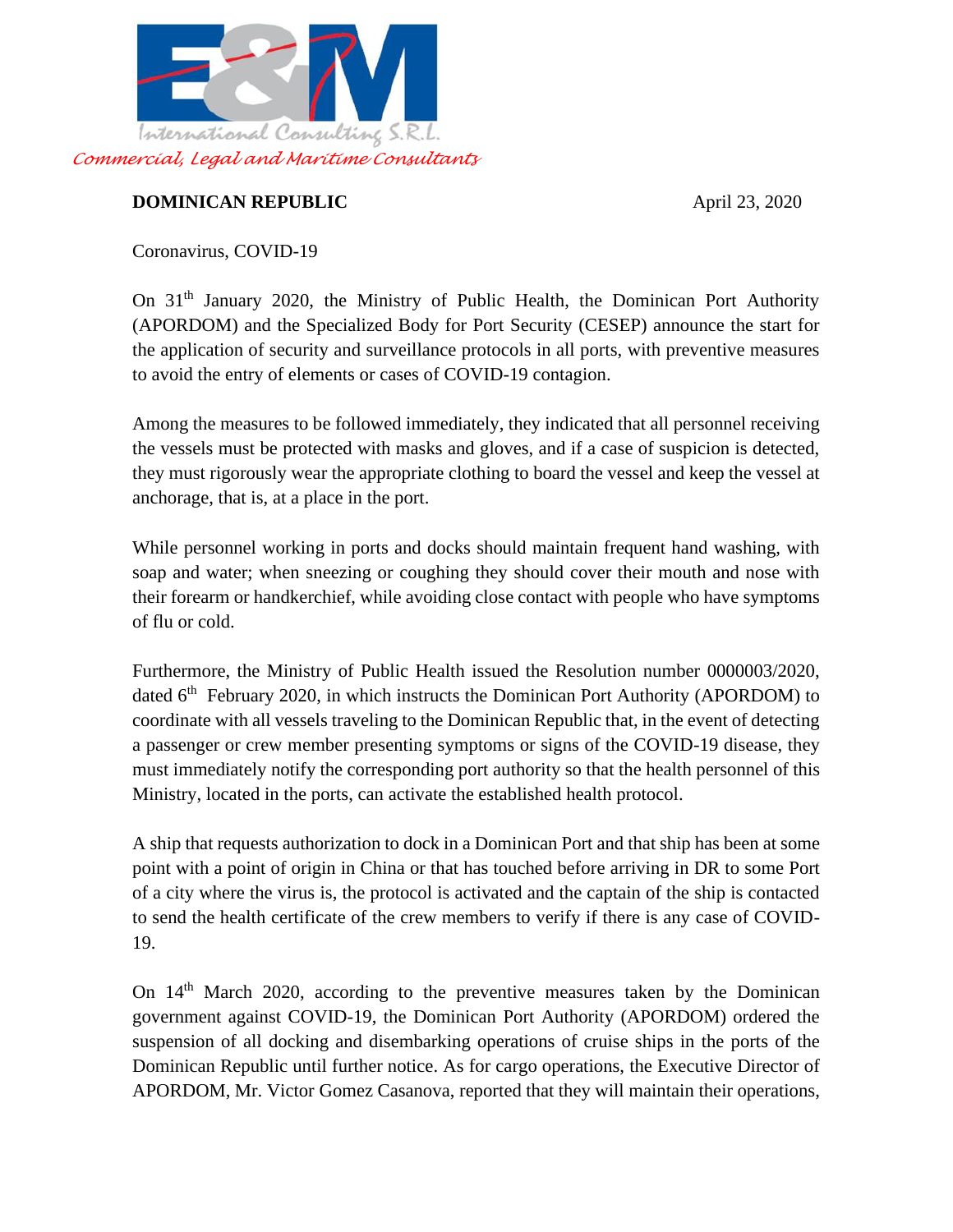

but under the strictest supervision and in full compliance with the protocol issued by the Ministry of Public Health.

Moreover, the Dominican government suspended all flights inbound and outbound between the Dominican Republic and Europe, China, South Kora and Iran for the period of 30 days. A quarantine requirement is being imposed for visitors who have been in any of the above listed countries during the previous two weeks. At this moment, the government have carried various ferry flights for foreign people that are still stranded in Dominican territory in order to return them to their countries and to avoid the expand of the outbreak of COVID-19 within the Dominican Republic.

On 19<sup>th</sup> March 2020, the Dominican government declared the state of urgency throughout the national territory for a period of one (1) month, to fight against the pandemic of Coronavirus (COVID-19), which includes a mandatory social isolation / quarantine, will be in place, in principle, until  $13<sup>th</sup>$  April.

In reference to the state of urgency throughout the national territory for a period of one (1) month, to fight against the pandemic of Coronavirus (COVID-19), on 20<sup>th</sup> March 2020 the Dominican government established the curfew until further notice, from 8:00 P.M. until 5:00 A.M. throughout the country. However, on  $27<sup>th</sup>$  March 2020, the government extended the curfew from 5:00 P.M. until 6:00 A.M.

On 13th April 2020, the Dominican government dictated Decree 148-20 in which extended the state of urgency for 17 days throughout the national territory, in principle, until  $30<sup>th</sup>$  April 2020. However, it is expected that after  $30<sup>th</sup>$  April restrictions will continue in place and would be lifted gradually, depending on the developments of the spread.

The Dominican government has considered that those activities which are urgent to enable international trade are exempted, therefore, ports and ships remain operating. In principle, all merchant ships calling Dominican ports must present specific pre-arrival information (at least 48 hours in advance and updated within 6 hours of arrival) including the last 10 ports called, crew changes, ship's medical book, crew temperature records among others.

Also, as a first preventive measure, once the ship berthed at the port, the Specialized Body for Port Security (CESEP) send a team of military doctors, which aboard the ship, in order to examine the health conditions of the crew. In case these doctors find a suspect case of a crewmember with the symptoms of the COVID-19 disease, they proceed to evaluate the case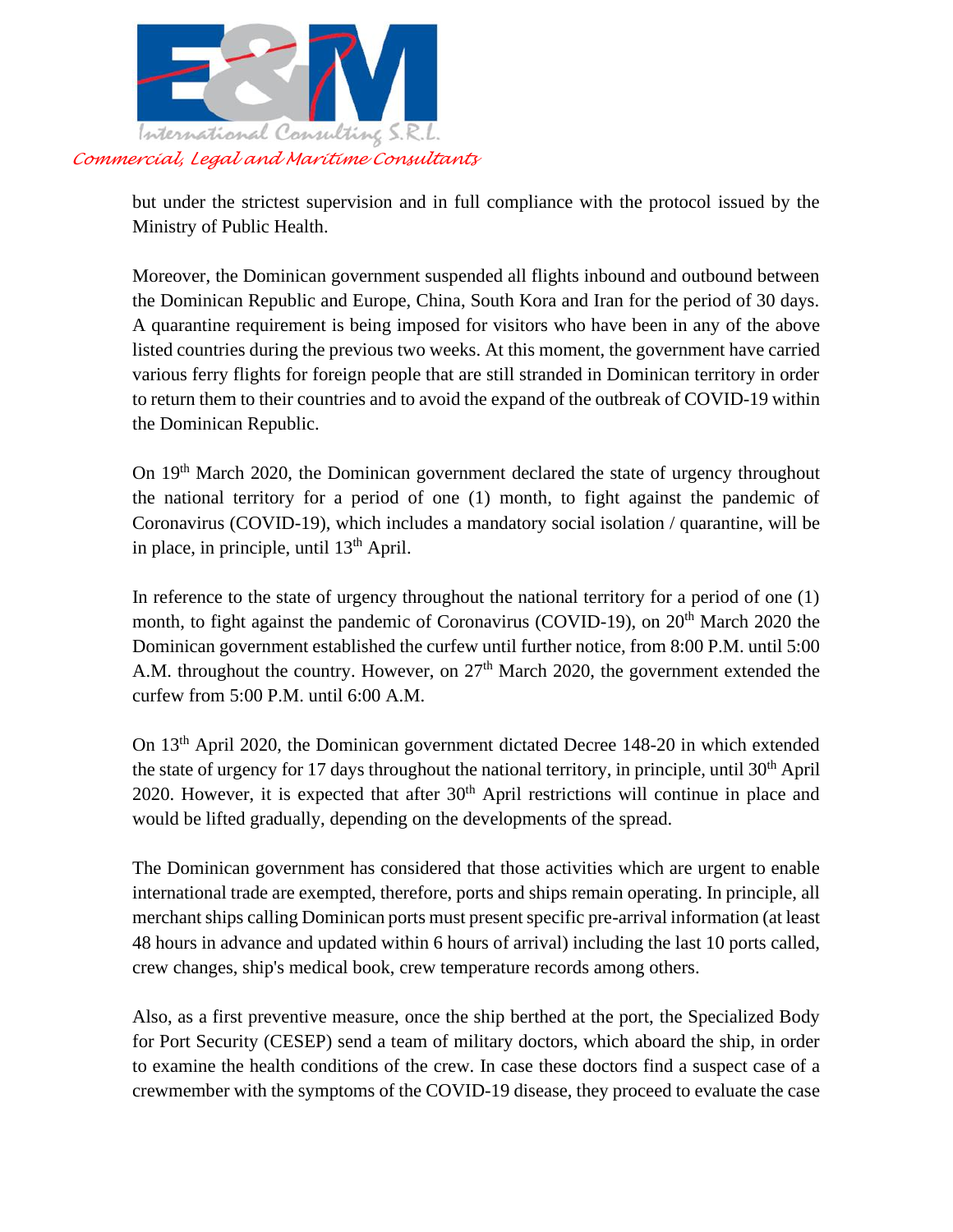

## *Commercial, Legal and Maritime Consultants*

in order to perform the laboratory test and, if needed, to disembark the crewmember from the ship to a health care facility for the medical attention and also take all the measures to prevent the infection of the crew aboard the ship.

We know that local authorities are focused to protect their nationals, nonetheless, we also understand that we must make them aware of the importance of preserving and assisting the crew of cargo ships coming to our country. Keep in mind, the authorities evaluate on a case by case basis, since there is no protocol for the attention of the crewmembers during the COVID-19 pandemic in the Dominican Republic.

In that sense, in collaboration with Don Tito Mella Foundation, we have drafted a formal request to the Dominican authorities to establish a protocol to disembark ill crewmembers during the coronavirus crisis. Moreover, we have prepared a draft of said protocol to be presented to local authorities for their review and approval.

Continuous efforts continue have been made to establish such protocol at the national level, in all ports. So far, we have managed from the authorities them to agree to examine on a caseby-case basis, nevertheless the main goal is to establish the protocol by the national authorities, especially from the Ministry of Public Health and the Dominican Port Authority (APORDOM).

Nevertheless, we strongly recommend that all crew must stay on board.

In another note, on the 15<sup>th</sup> April 2020, the General Direction of Customs (DGA) issued a Notice of the extension of dispatch hours at the ports of Caucedo, Haina and Santo Domingo during the Emergency Period due to the outbreak of COVID-19. Said notice indicates in order to facilitate the chain of clearance of goods in ports, the DGA inform that the schedule for these purposes will be as follows: Port of Caucedo and Rio Haina, 7:00 A.M. to 8:00 P.M. and the Port of Santo Domingo, 8:00 A.M. to 6:00 P.M.

Although the transport of goods is not included in the curfew schedule established by the Dominican government, as part of the guarantee of the supply chain, the authorities take the necessary precautionary measures to encourage the free transit of those involved in these tasks while they carry out the corresponding tasks, according to the Notice issued by the DGA.

However, it is suggested to take advantage of the early schedule to avoid unnecessary delays and inconveniences.